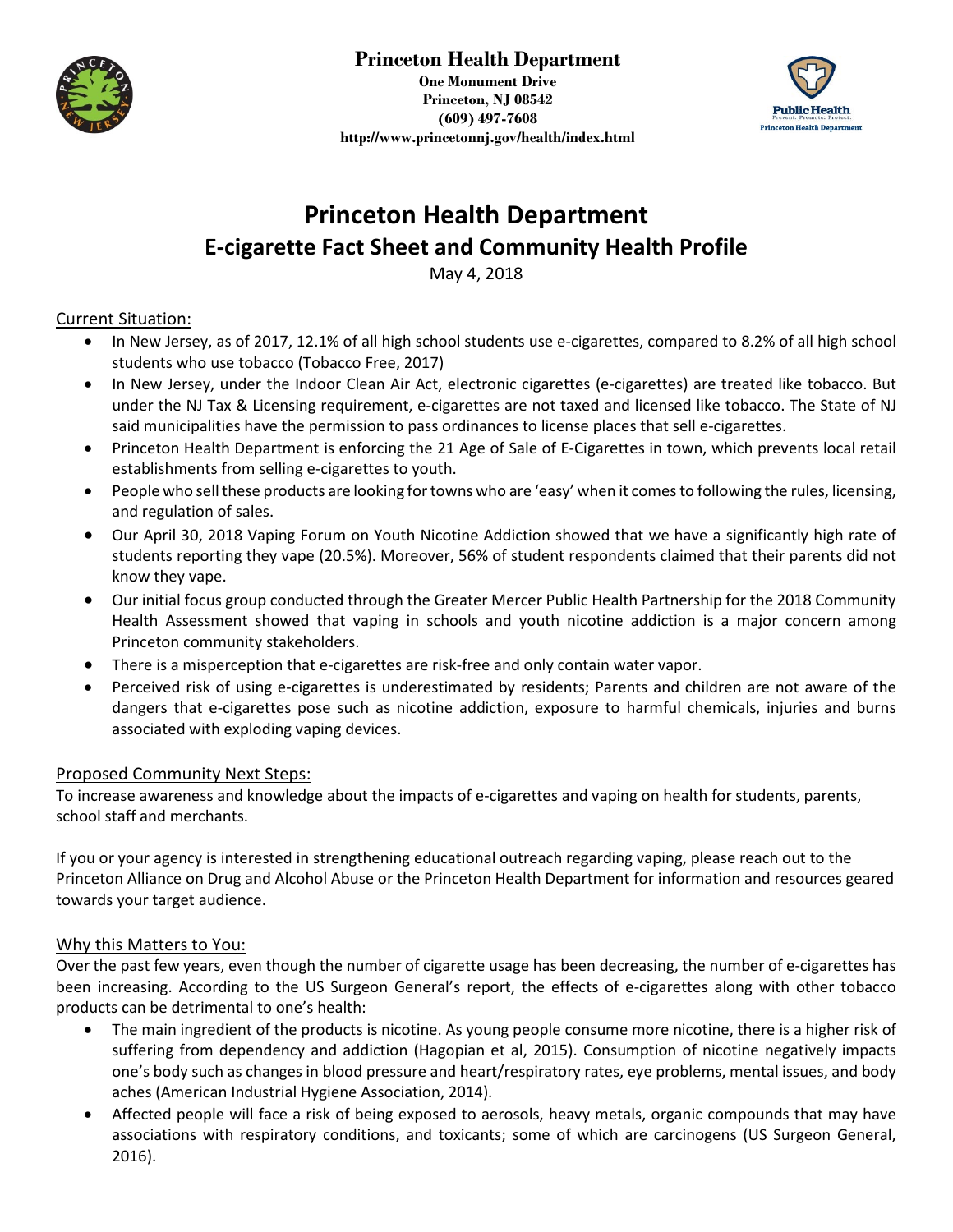- As individuals pass by people using e-cigarettes, the passersby are inhaling harmful chemicals such as aerosols, nicotine, and other toxicants, which is a negative public health impact (Allegheny County, 2016).
- Marketing wise, e-cigarettes are marketed as 'cooler' and safer than the regular cigarettes, and they are also less expensive than regular cigarettes, so people, especially young people, tend to buy more e-cigarettes than other tobacco or nicotine products (Hagopian et al, 2015).
- Perceived risk of using e-cigarettes is underestimated by township residents; Parents and children are not aware of the dangers that e-cigarettes pose such as nicotine addiction, exposure to harmful chemicals, injuries and burns associated with exploding vaping devices.

#### References:

Allegheny County Health Department. *Smoking Prevention and Control-E-Cigarette & Vaping Products: Approved Regulations*. Pittsburgh, PA: Allegheny County Health Department, 2017.

American Industrial Hygiene Association. *Electronic Cigarettes in the Indoor Environment*. Falls Church, VA: American Industrial Hygiene Association, 2014.

Campaign for Tobacco-Free Kids. *The Toll of Tobacco in New Jersey.* Washington, DC: Campaign for Tobacco-Free Kids, 2017. Counter Tobacco. *Licensing E-Cigarette Retailers and Vape Shops.* Chapel Hill, NC: University of North Carolina, 2017.

Hagopian, A., Halperin, A., Atwater, P., Fradkin, N., Gilroy, J.H., & Medeiros, E. *E-cigarettes: Evidence and policy options for Washington State*. Seattle, WA: University of Washington, Department of Health and Human Services, 2015.

Stroud, L. *Health Departments Lobbying Against E-Cigarettes Are Robbing Taxpayers, Harming Public Health.* Washington, DC: Insidesources, 2017.

Tacoma-Pierce County Health Department. *E-Cigarette Frequently Asked Questions*. Tacoma, WA: Environmental Health, Tobacco Prevention and Control, 2012. U.S. Department of Health and Human Services. *E-Cigarette Use Among Youth and Young Adults: A Report of the Surgeon General—Executive Summary.* Atlanta, GA:

U.S. Department of Health and Human Services, Centers for Disease Control and Prevention, National Center for Chronic Disease Prevention and Health Promotion, Office on Smoking and Health, 2016.

U.S. Department of Health and Human Services. *E-Cigarette Use Among Youth and Young Adults: A Report of the Surgeon General—Executive Summary*. Atlanta, GA: U.S. Department of Health and Human Services, Centers for Disease Control and Prevention, National Center for Chronic Disease Prevention and Health Promotion, Office on Smoking and Health, 2016.

### **Princeton Health Department (609) 497-7608**